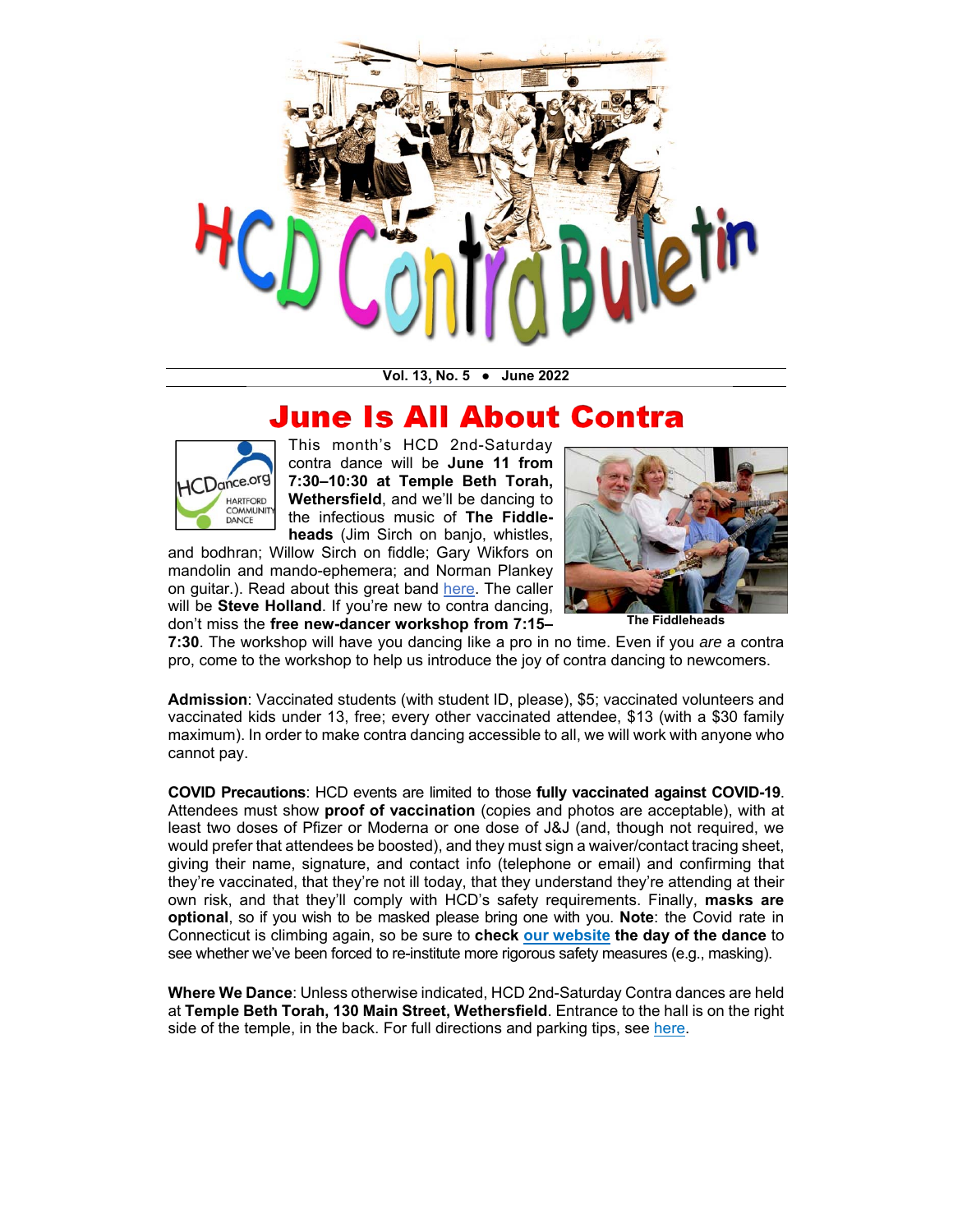

**HCD 2nd-Saturday Contra Committee**: (from left) Steve, Rob (chair), Pam, Jen, Sal, Jay, Brad, Victoria, Haley, and Bill. Have a suggestion on how we can make our dances even better? Want to be part of our volunteer team? Speak to any of our Committee members at an upcoming dance.